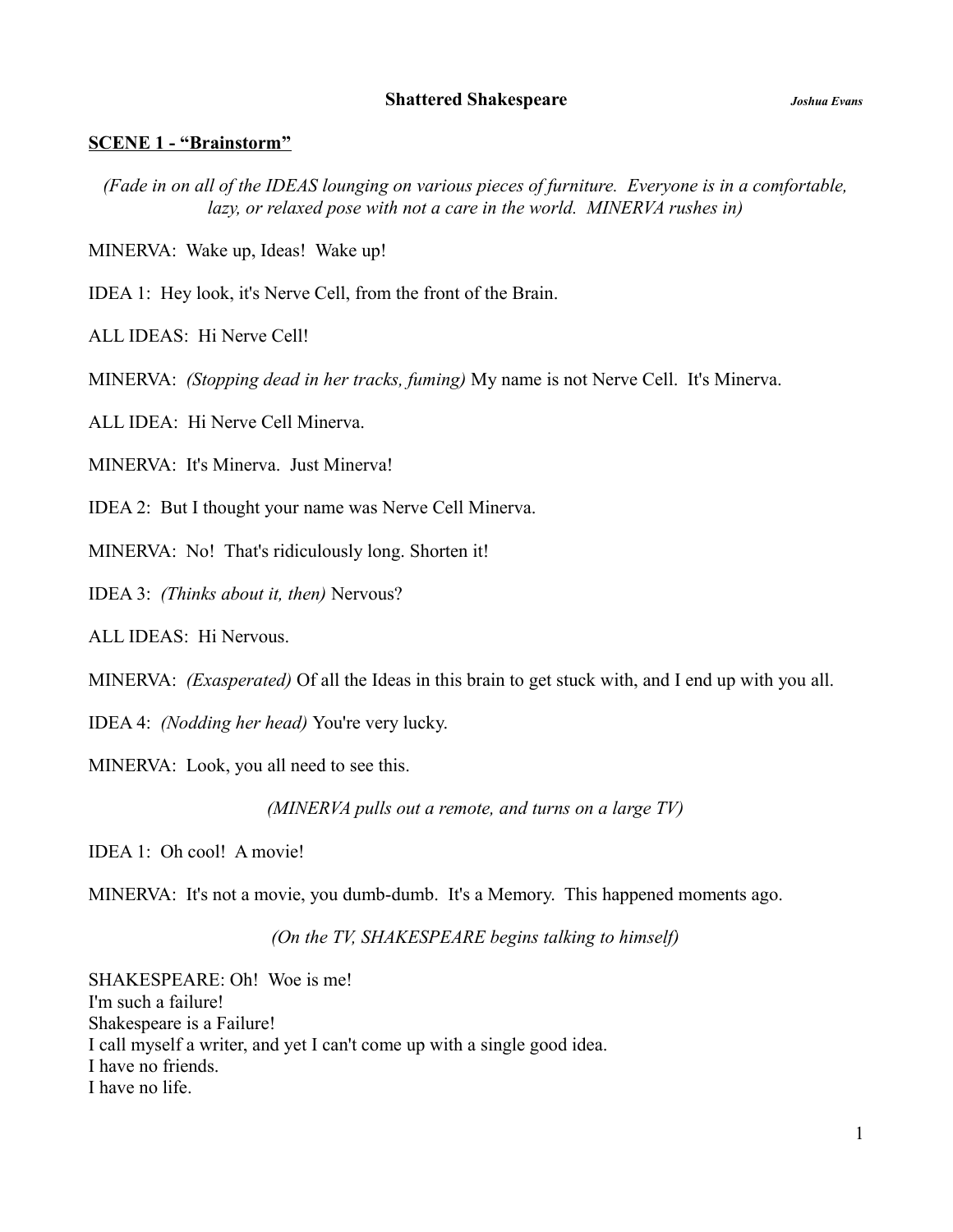And I haven't changed this shirt is weeks... *(sniffs himself)* Woo! I stink! Maybe I should do some shirt laundry. Wait... Where was I? Oh yes. *(Clears his throat, and gets back to being over dramatic)* I'm no writer! I have no talent! I should just give up. I should listen to my mother, and just become a dentist. Nay! Not Shakespeare! An amazing destiny lies before me... not dentistry! I must prove that I can be a brilliant writer! I must come up with a great idea. I MUST! Think, Shakespeare, think! ONE good idea can set me on the path to greatness... Just one good idea... Come one, Shakespeare! Think... Think...

*(SHAKESPEARE taps his forehead, trying to think, as MINERVA shuts off the TV)*

IDEA 2: Wow... that's bad. *(Pause)* Who was that guy?

MINERVA: That's Shakespeare!

ALL IDEAS: Who?

MINERVA: William Shakespeare! He's our Outer Body! We are *literally* inside of his head!

IDEA 3: Waaaaaait... do you mean "literally" or "figuratively"?

MINERVA: *LITERALLY!* You... all of you... are the Ideas inside this man's head!

IDEA 4: We're "Ideas"?

IDEA 1: I didn't know that.

IDEA 3: Haha! You're a Dumb Idea.

MINERVA: Enough! I've called this Brainstorm together because we need a Brilliant Idea. And we need it fast. We're on a deadline here.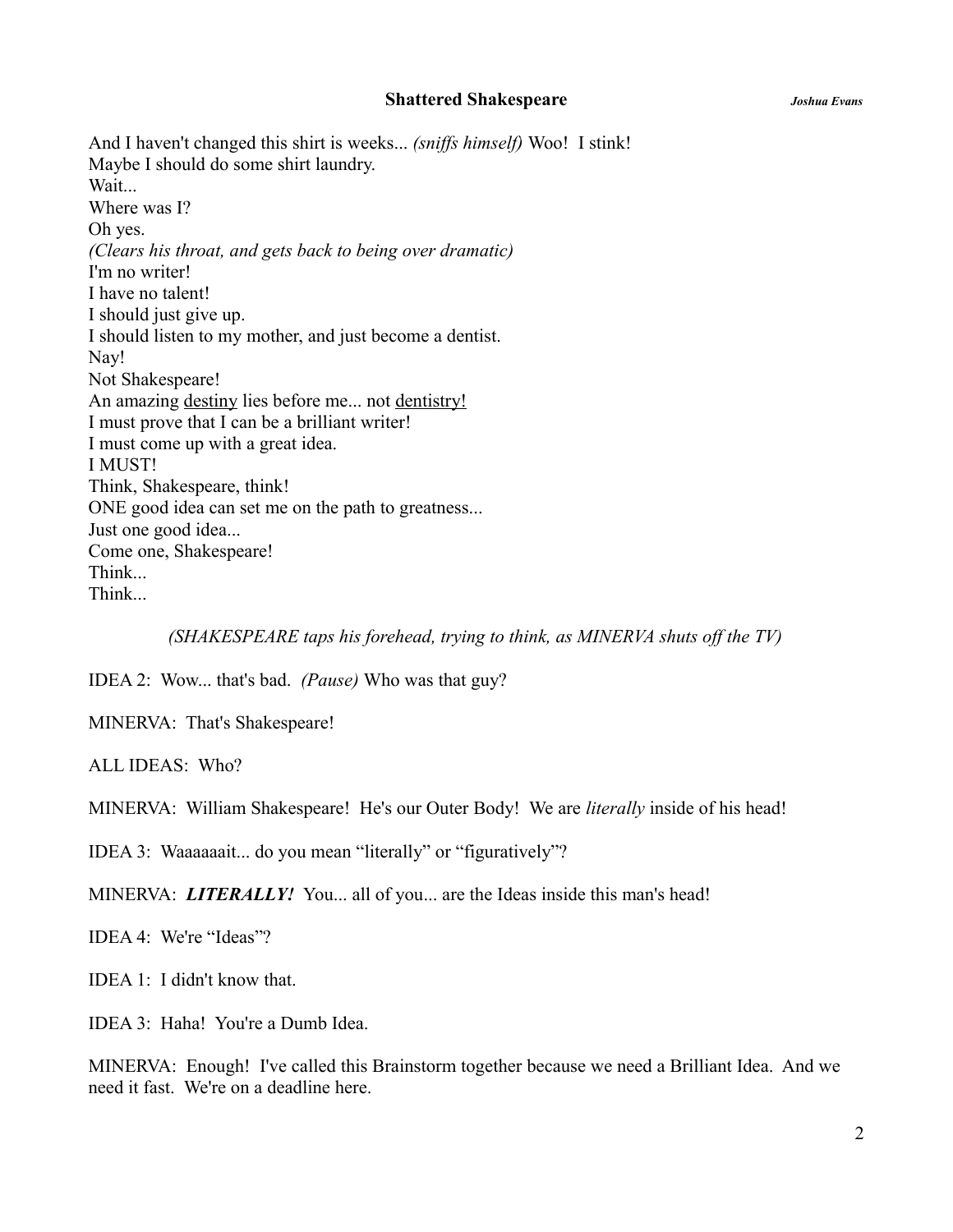IDEA 2: How long do we have?

MINERVA: We need to come up with something before bedtime... *tonight!*

IDEA 4: That's only in a few hours.

MINERVA: So let's get crackin! What've you got?

IDEA 1: A fat guy who eats books!

IDEA 2: A cat and a dog race around the world!

IDEA 3: Tap dancing ninjas!

MINERVA: *(Slapping her forehead)* We're doomed.

IDEA 3: I got it!

MINERVA: Please tell me you have something good.

IDEA 3: Hamlet!

MINERVA: We already wrote Hamlet. It was a great success. Very popular.

IDEA 3: But what about... Twilight Zone Hamlet?

IDEA 1: Oooooooooo... IDEA 2: Oooooooooo... IDEA 4: Oooooooooo...

MINERVA: That's... not a thing.

IDEA 3: *(Chanting)* Twilight Zone! Twilight Zone! Twilight Zone! Twilight Zone!

*(IDEA 1, 2, and 4 start singing the Twilight Zone theme song)*

IDEA 3: *(Straight to camera, in Twilight Zone host mode)* Imagine if you will, a prince. A prince whose life couldn't be better: A loving mother and father, a caring uncle, and a wonderful lady at his side. However, we all know that Time changes everything. But tonight we ask the question: What if Time changed... but nothing else did? Ladie and Gentlemen, welcome to... The Twilight Zone.

*(Nothing happens. Everyone is staring at IDEA 3, frozen in host mode, waiting for the show to start. After a few moments, she keeps eye contact with the camera, but leans towards MINERVA and loud whispers out the side of her mouth)*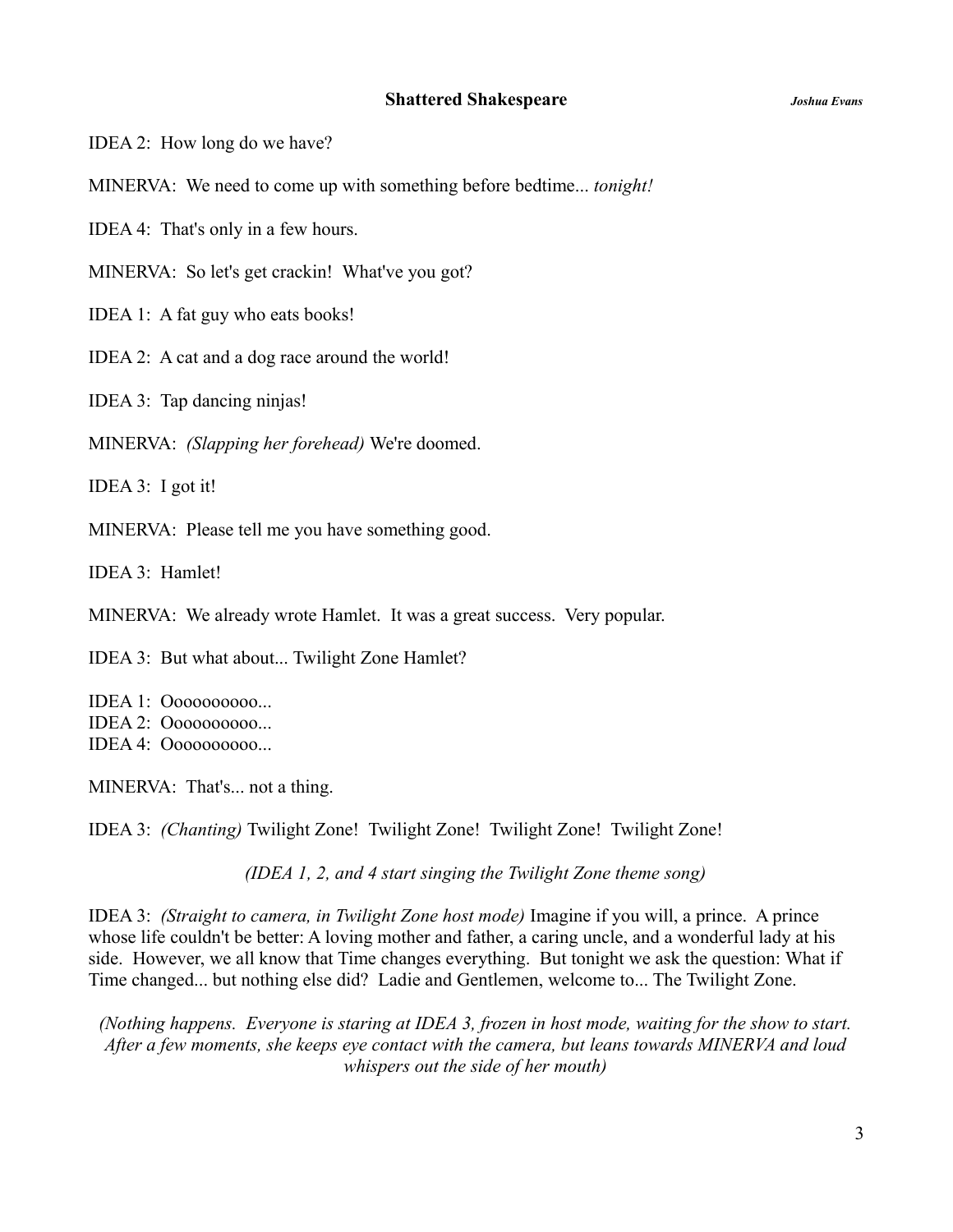IDEA 3: Press. Play.

*(MINERVA rolls her eyes, but complies)*

MINERVA: This is ridiculous.

*(She presses Play, and we cut to Blackout with the real Twilight Zone music playing)*

# **SCENE 2 - "Why Should Today Be Any Different"**

*(Fade in on HAMLET, about to walk in the front door of his house. He stops, turns to the camera, and begins talking to us)*

HAMLET: Things don't change at home. I wouldn't expect them to. I love the fact that I can always count on good old Denmark to always be the same. Just got into town last night, and headed straight for the castle... home sweet home.

*(HAMLET enters the house. There sits CLAUDIUS and GERTRUDE, his uncle and mother)*

HAMLET: Hey guys!

CLAUDIUS: Hamlet!

GERTRUDE: Hamlet! My sweet son, what are you doing home?

HAMLET: The school lets us out every now and then, Mom.

CLAUDIUS: You didn't come back for Thanksgiving.

HAMLET: I know. It's a long trip, just for a turkey, Uncle Claudius.

GERTRUDE: We're here too, you know.

HAMLET: I know, and I'm glad to see you.

CLAUDIUS: Well, sit down, have some coffee. We'll pretend things never changed.

HAMLET: *(Sitting down)* I'm pretty sure they don't.

CLAUDIUS: *(Calling off)* You majesty! Your son's here!

GERTRUDE: So, how do you like school?

HAMLET: It's great. I haven't picked a major yet. I just can't decide what... "To Be".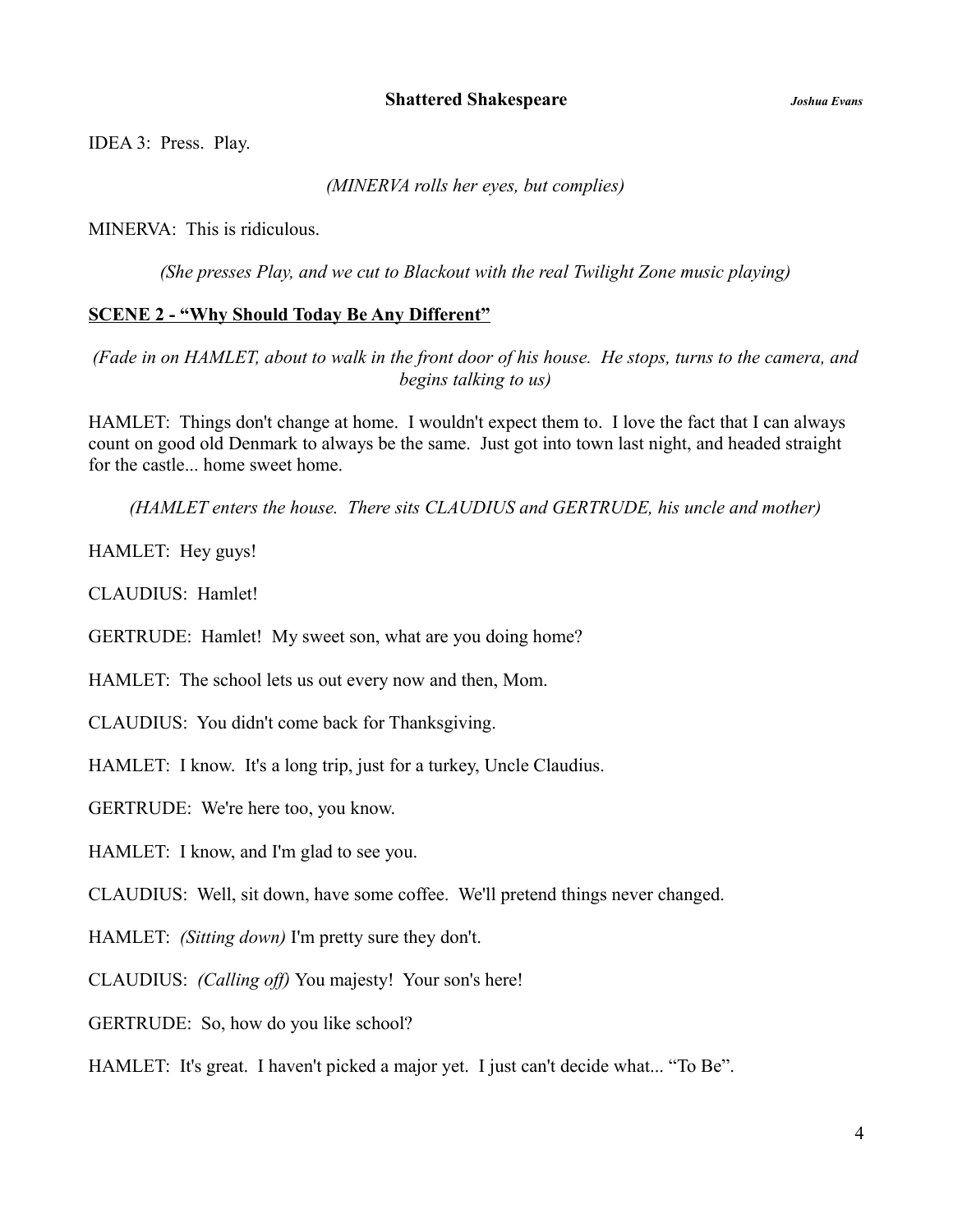GERTRUDE: Are you and Ophelia still together?

HAMLET: Yes, she's crazy about me. She said she'd probably show up.

*(OLD KING enters)*

OLD KING: Hamlet, you little rascal! Welcome home!

HAMLET: Dad! Great to see you!

OLD KING: I miss you, boy! When are we going to hang out properly?

HAMLET: Soon, Dad. Soon.

OLD KING: I'll hold you to that!

GERTRUDE: He sure will.

## *(OPHELIA enters)*

CLAUDIUS: Ophelia! Hey!

OPHELIA: Hey guys! The whole family's hanging out again, huh?

GERTRUDE: Why should today be any different?

HAMLET: *(Jokingly)* Who organized this family reunion?

OLD KING: My brother, Cladius!

CLAUDIUS: Guilty!

OPHELIA: This family truly loves each other.

CLAUDIUS: You guys need to get home more often.

HAMLET: We know, but traveling is just so exhausting.

OPHELIA: Hamlet, we've actually got to go. My father wanted your help with something at his place.

HAMLET: Sure. I can take a stab at it.

GERTRUDE: Leaving so soon?

CLAUDIUS: But we love you so much.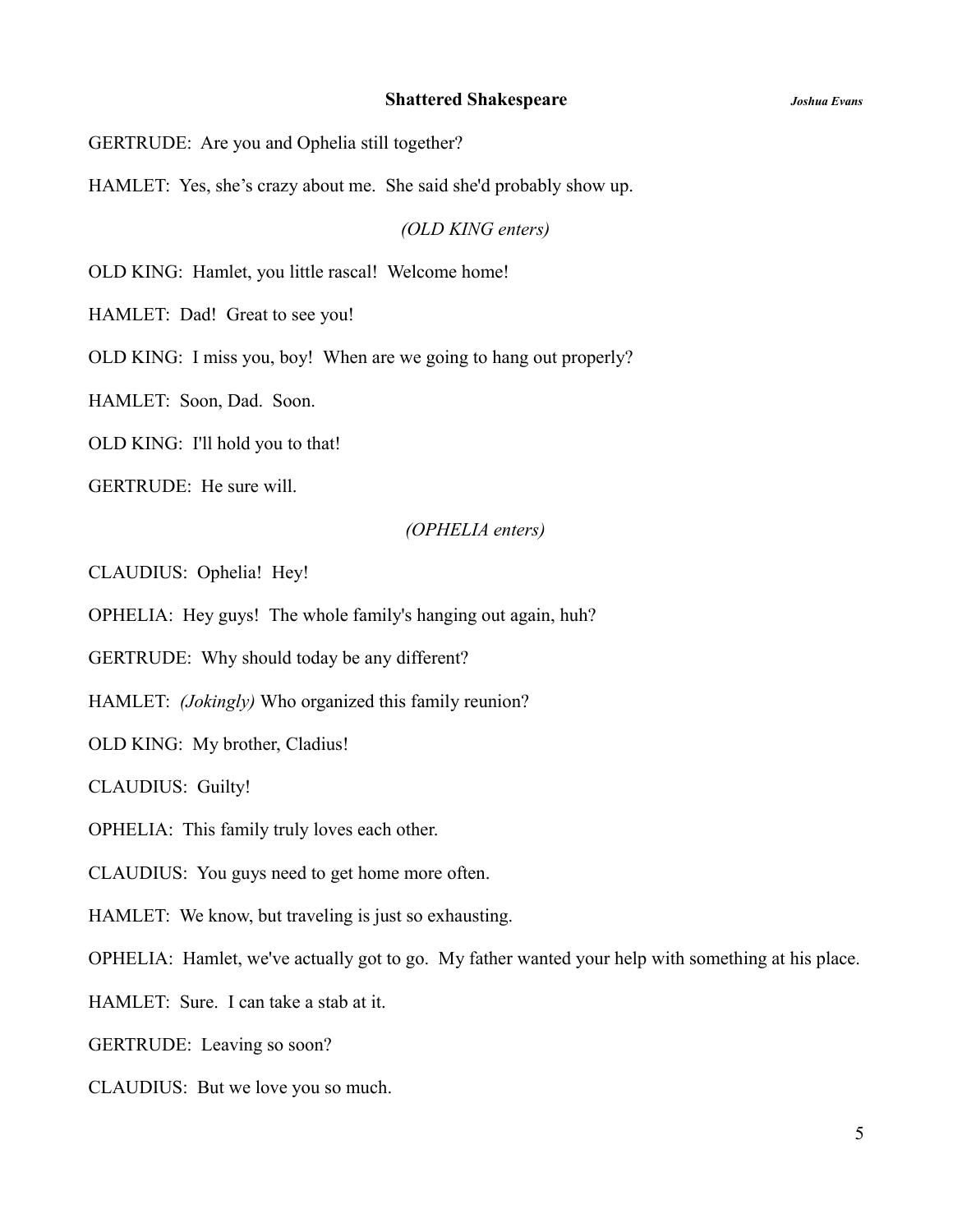HAMLET: Love you too, Uncle. Hey, when we get back, I'll play you a round of "Kings and Peasants."

CLAUDIUS: I get to be King!

OPHELIA: It was great to see you. All of you.

GERTRUDE: Love you, both.

HAMLET: Love you guys.

CLAUDIUS: Gonna miss you, Little Buddy.

OLD KING: See you soon, Hamlet.

*(HAMLET exits, and we fade to black. In the darkness we hear a record playing backwards. Fade in on HAMLET, about to walk in the front door of his house. He stops, turns to the camera, and begins talking to us. It's exactly like before, but HAMLET is definitely wearing a different outfit)*

HAMLET: Things don't change at home. Yeah, right. Everything changes. A few months fly by, and my whole world is shattered. My father is mysteriously murdered, and my uncle marries my mom. Ew. Things are rotten in the state of Denmark.

*(HAMLET enters the house. There sits CLAUDIUS and GERTRUDE, exactly as before)*

HAMLET: Hey.

CLAUDIUS: Hamlet!

GERTRUDE: Hamlet! My sweet son, what are you doing home?

HAMLET: I needed some time away from school to deal with *(points at the two of them)* "this".

CLAUDIUS: You didn't come back for Thanksgiving.

HAMLET: Not much to be thankful for this year, "Dad".

GERTRUDE: We're here too, you know.

HAMLET: I know. And it's gross.

CLAUDIUS: Well, sit down, have some coffee. We'll pretend things never changed.

HAMLET: *(Sitting down)* Except that my uncle is now my dad.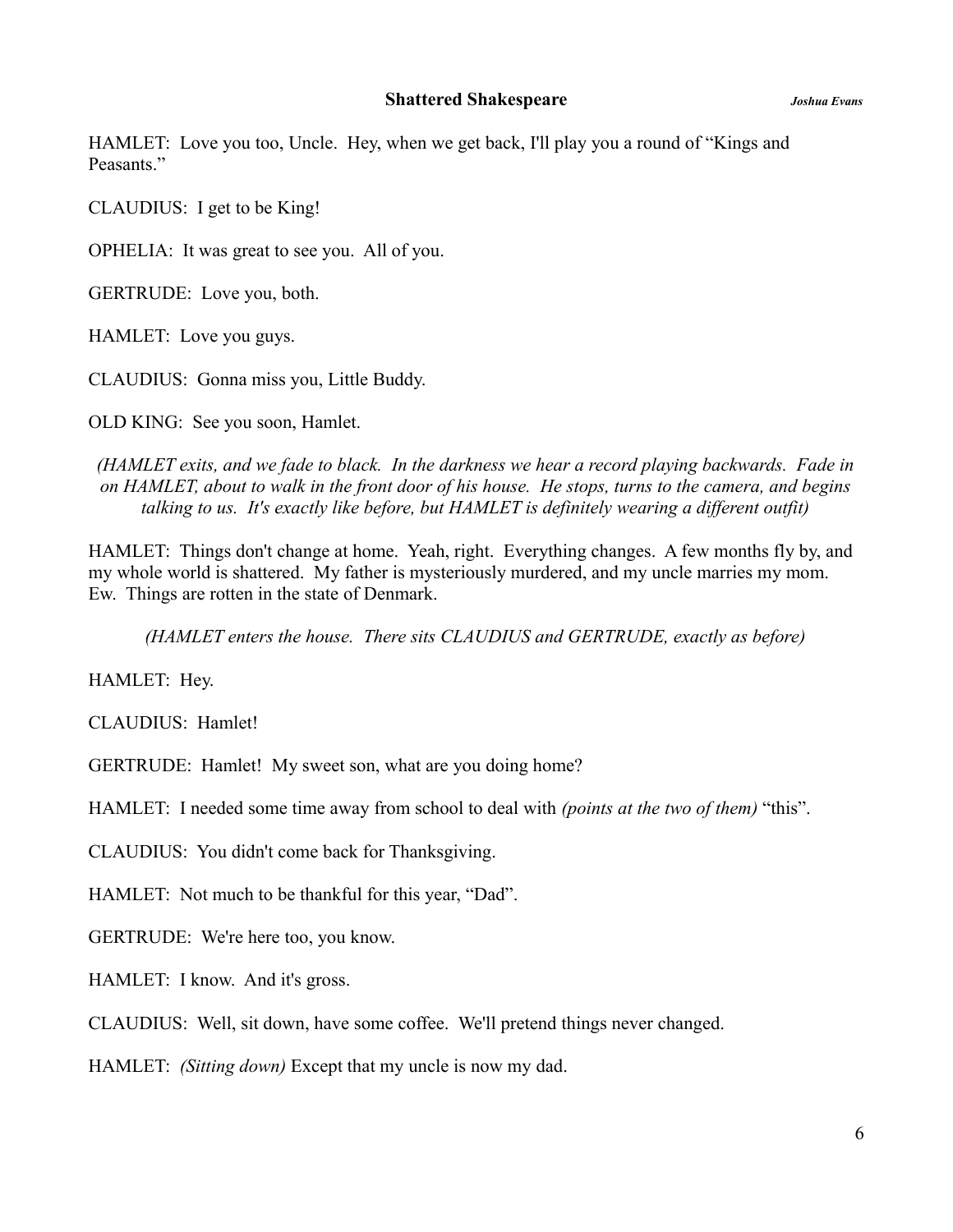CLAUDIUS: *(Calling off)* You majesty! Your son's here!

HAMLET: That's not funny. You know that my dad was mysteriously murdered.

GERTRUDE: So, how do you like school?

HAMLET: It's okay, I guess. Things are tough right now.

GERTRUDE: Are you and Ophelia still together?

HAMLET: Well... It's kind of complicated.

*(OLD KING enters, but now he's a ghost)*

OLD KING: Hamlet, you little rascal! Welcome home!

HAMLET: *(Shocked)* Father!! Your ghost has returned to this ancient castle!

OLD KING: I miss you, boy! When are we going to hang out properly?

HAMLET: You want me to join you in the Afterlife? Oh, I'm so depressed, just say the word and I will!

OLD KING: I'll hold you to that!

GERTRUDE: He sure will.

HAMLET: Mother, you can see him too?!

### *(OPHELIA enters)*

CLAUDIUS: Ophelia! Hey!

OPHELIA: Hey guys! The whole family's hanging out again, huh?

GERTRUDE: Why should today be any different?

HAMLET: Father, who killed you?

OLD KING: My brother, Claudius!

CLAUDIUS: Guilty!

OPHELIA: This family truly loves each other.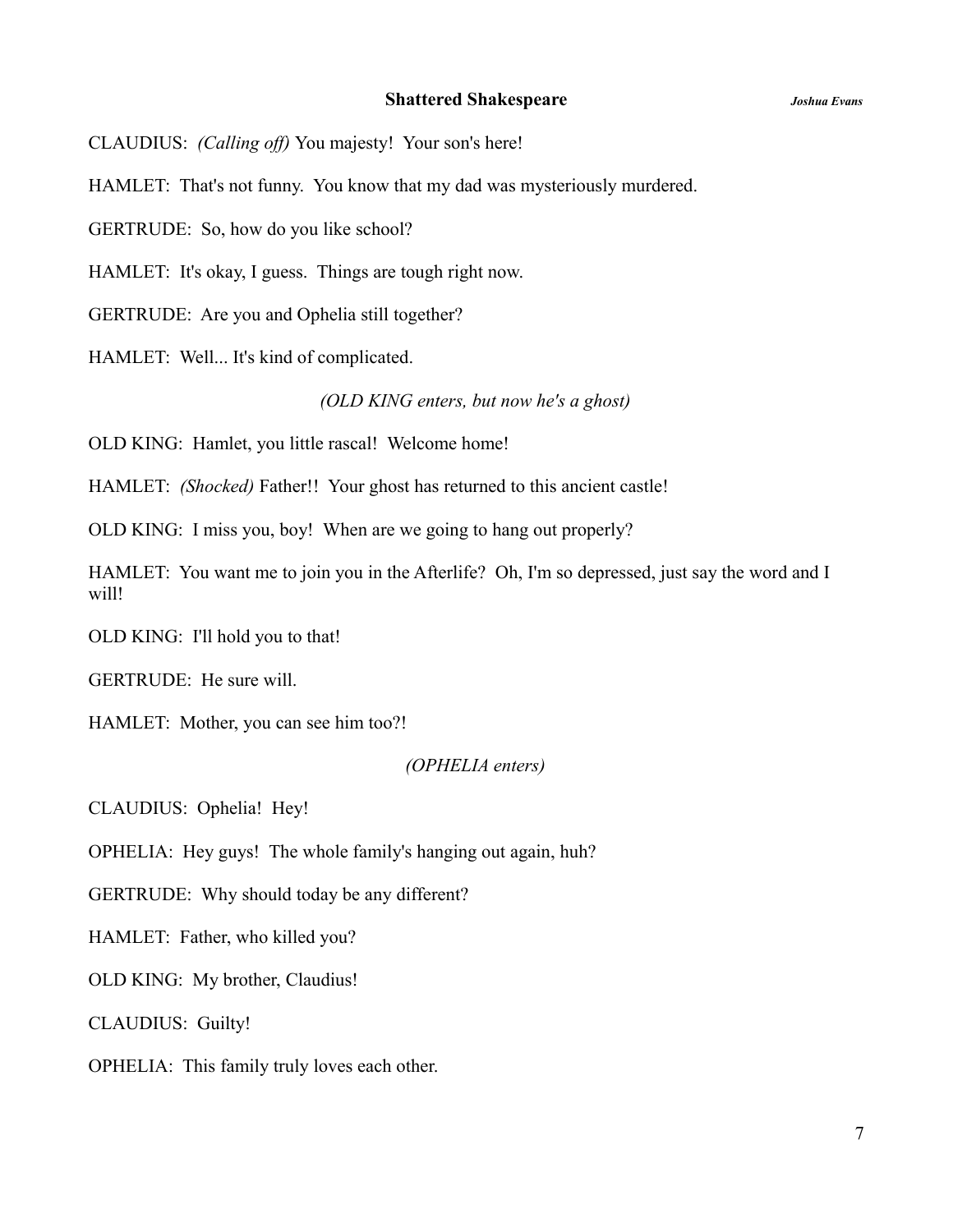CLAUDIUS: You guys need to get home more often.

HAMLET: So you can murder more of us, you devil of an uncle!

OPHELIA: Hamlet, we've actually got to go. My father wanted your help with something at his place.

HAMLET: Yes! Let us fly from this place, *(indicates CLAUDIUS)* and this wickedness.

GERTRUDE: Leaving so soon?

HAMLET: Don't worry, Mother, I'll be back soon... to kill you, oh Evil Uncle!

CLAUDIUS: But we love you so much.

HAMLET: You killed my father the King, and you've sent me, the righful heir into hiding!

CLAUDIUS: I get to be King!

OPHELIA: It was great to see you. All of you.

GERTRUDE: Love you, both.

HAMLET: I hate you, Uncle.

CLAUDIUS: Gonna miss you, Little Buddy.

OLD KING: See you soon, Hamlet.

HAMLET: Um... That's creepy.

*(HAMLET exits, and we fade to black. In the darkness we hear a record playing backwards. Fade in on HAMLET, about to walk in the front door of his house. He stops, turns to the camera, and begins talking to us. It's exactly like before, but HAMLET is definitely wearing a different outfit)*

HAMLET: Things don't change at home?! Are you kidding me?! As soon as I leave the castle with Ophelia, she goes *crazy*... and tosses herself into the freezing river. My mother begs me to come back because she fears for her own safety!

*(HAMLET enters the house. CLAUDIUS is in his usual spot. GERTRUDE lies on the ground, dead)*

HAMLET: Mother! I came as quick as-- *(points to GERTRUDE)* what happened?! Is she dead?!

CLAUDIUS: Hamlet!

HAMLET: I leave the castle for five minutes.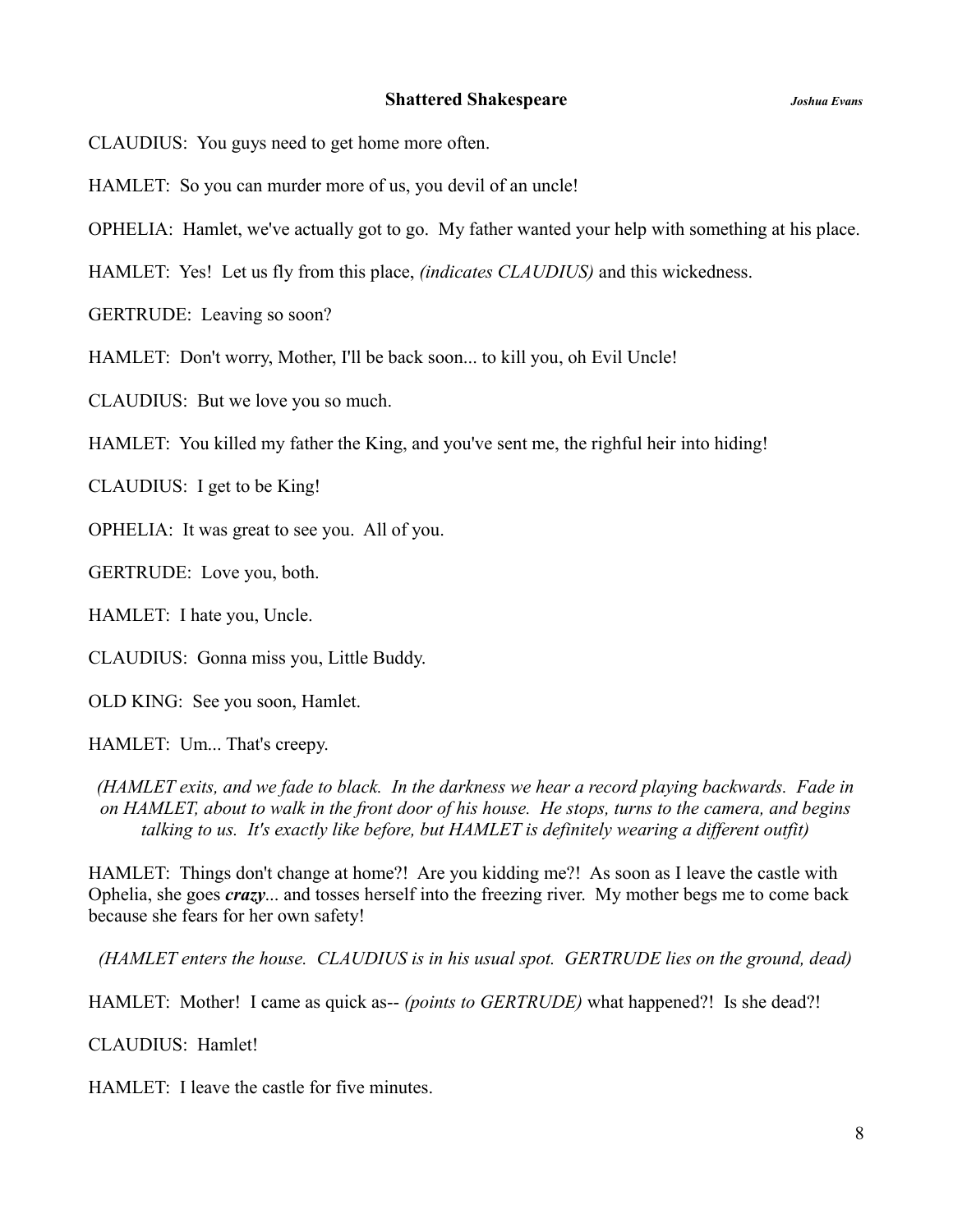- CLAUDIUS: You didn't come back for Thanksgiving.
- HAMLET: Enough about Thanksgiving!!!!!
- CLAUDIUS: Well, sit down, have some coffee. We'll pretend things never changed.
- HAMLET: You killed my Mother and my Father, and now you--

CLAUDIUS: *(Cuts him off, calling off)* Your majesty! Your son's here!

HAMLET: ...my father's dead! And joking that he's alive is just hurtful.

CLAUDIUS: Ophelia! Hey!

HAMLET: Stop it! Just stop it! They're all dead, and all you can do is tell bad jokes!!

CLAUDIUS: Guilty!

HAMLET: *(Drawing a sword)* Any last words, Villian?

CLAUDIUS: You guys need to get home more often.

HAMLET: Strange last words. Now I'm going to kill you.

CLAUDIUS: But we love you so much.

HAMLET: Then why did you kill my whole family?!

CLAUDIUS: I get to be King!

HAMLET: Thou art a villian! Die, Uncle, die!

*(HAMLET fatally stabs CLAUDIUS. CLAUDIUS falls to the ground)*

CLAUDIUS: *(Dying)* Gonna miss you, Little Buddy.

HAMLET: I come for you, Father.

*(HAMLET fatally stabs himself and dies. OLD KING peeks back in)*

OLD KING: See you soon, HAMLET.

*(We fade to Black, with the Twilight Zone music playing again. Fade in on MINERVA, and the rest of the IDEAS. Silence, as everyone tries to figure out what they just watched)*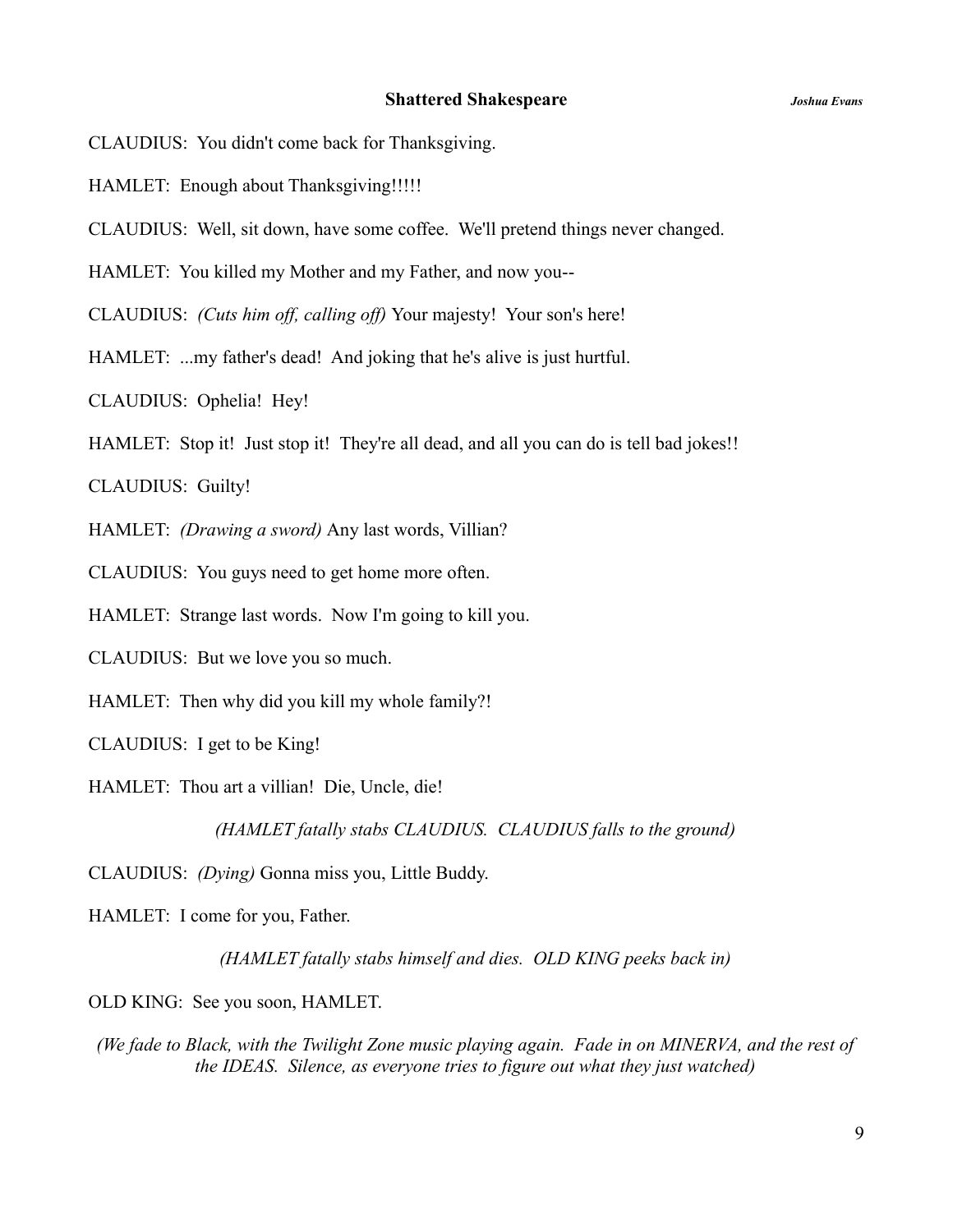MINERVA: Ummmm...

IDEA 3: *(Eyes closed)* Shhhhhhh... it was beautiful.

*(IDEA 2 shoots her hand up to ask a question)*

IDEA 2: Oooo! Oooo! Oooo!

MINERVA: You don't have to raise your hand.

IDEA 2: *(Puts her hand down)* Then how will you know when I have a question?

MINERVA: You can just ask your question.

IDEA 2: Really? Wow...

### *(Pause)*

MINERVA: Well...?

IDEA 2: Well what?

MINERVA: Are you going to ask your question?

IDEA 2: *(Shocked!)* How did you know I had a question?! I wasn't ever raising my hand!

MINERVA: *(Eyes closed, rubbing her temples)* Please ask your question before my head explodes.

IDEA 2: Has our Shakespeare dude gone crazy?

MINERVA: What?

IDEA 2: You know: mad, loco, nuts, cuckoo for Coco Puffs.

MINERVA: No, he's just got a little bit of writer's block.

IDEA 2: *(Nodding in agreement)* Mm-hmm. Yup. Okay. *(Slight pause)* Buuuuuuuuuut, he's also crazy, right?

MINERVA: No!

IDEA 2: Don't be embarrassed about it. I say we embrace it! Let's lean in to the craziness.

MINERVA: *(Disbelief)* Lean in to the craziness?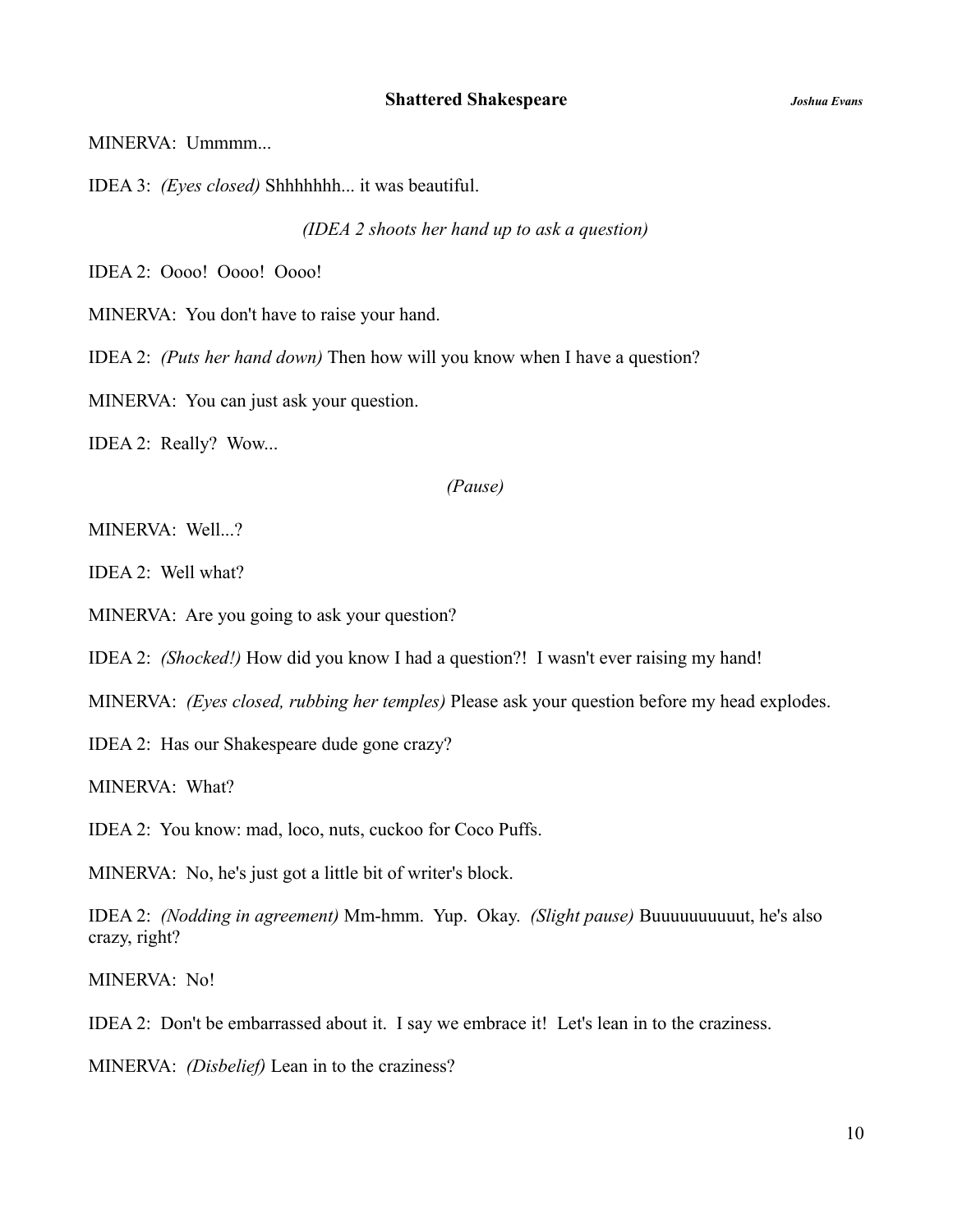IDEA 2: Great idea!! Let's go full on bonkers! Let's sing about it.

MINERVA: No. I do not sing.

IDEA 2: Lip sync?! Even better! Let's do this.

MINERVA: No--

IDEA 2: Too late. *(Calling out)* Hit it!

# **SCENE 4 – Music Video**

*(Insert Music Video Here)*

### *(A crash and clatter is heard, as RANDOM comes bumbling on camera)*

IDEA 1: She's here!

MINERVA: Who is this?

RANDOM: *(Holding up a burrito)* I brought a burrito!

IDEA 1: I called for some extra help.

RANDOM: That's me!

IDEA 1: Our problems are solved.

RANDOM: *(Holding up a burrito)* Burrito!

IDEA 1: She's brilliant.

MINERVA: But who is she?

RANDOM: *(Looking at her burrito)* They have breakfast burritos, but not breakfast nachos... why are burritos so special?

IDEA 1: It's my cousin, Random Thought.

IDEA 2: *(Leaning in to whisper to MINERVA)* This lady is bad news.

IDEA 3: *(Also leaning in to whisper to MINERVA)* She's a black hole of ideas.

RANDOM: *(Examining her burrito)* It looks like a bullet. Ooo! I want a burrito gun.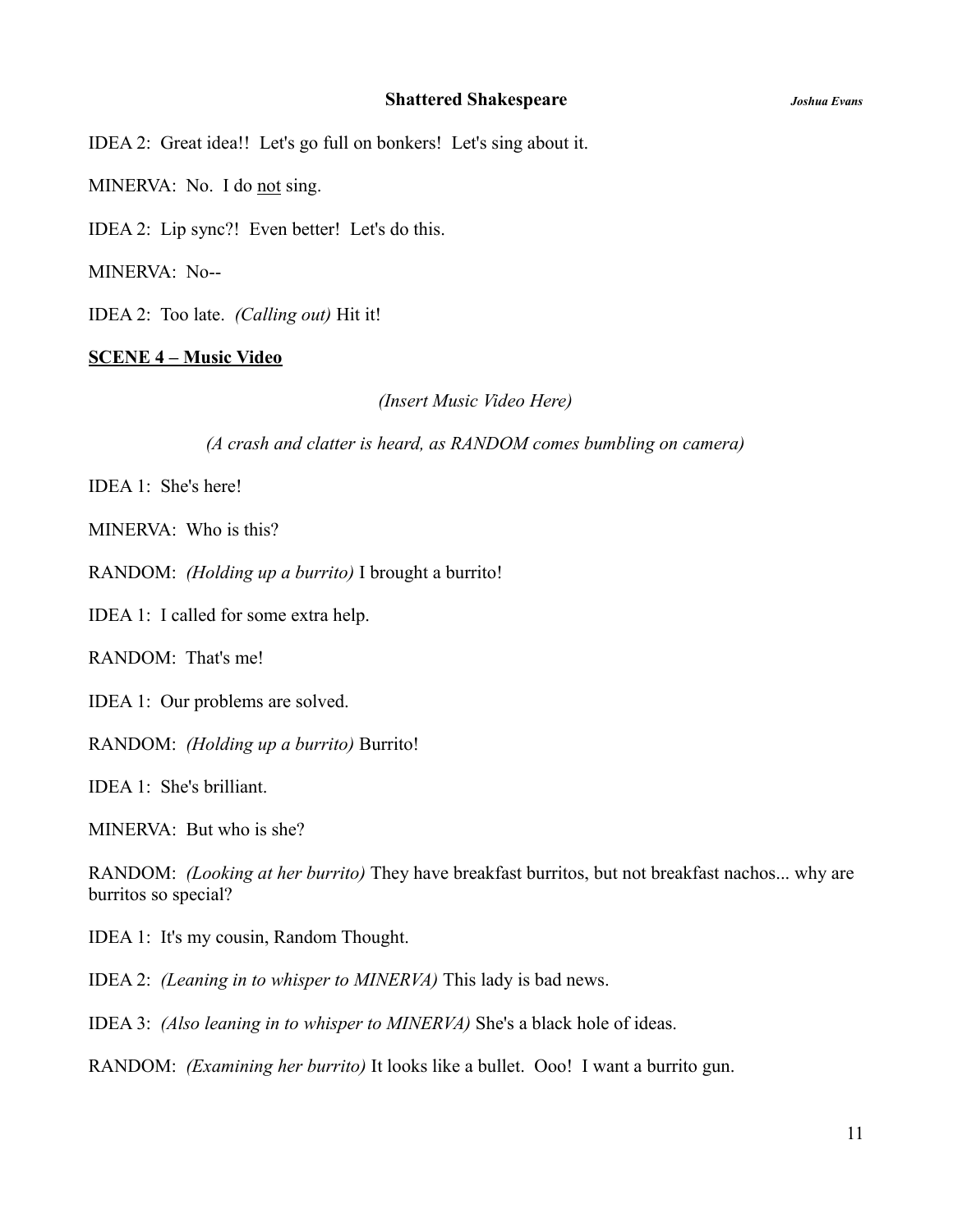MINERVA: Random Thought, it's time for you to go.

RANDOM: *(Holding her burrito like a gun)* Burrito Police, ma'am. What seems to be the problem?

MINERVA: We're very busy here. You need to leave.

RANDOM: I can help! *(Calling out)* Play my movie!

MINERVA: *(Looking around)* What? No, you can't just take over--

IDEA 2: She's a Random Thought. That's all she does: take over.

IDEA 3: And you better buckle up, Buckaroo, cuz it's gonna get wierd.

RANDOM: Yay! Watch my movie!

*(The large TV begins to play her movie)*

#### **SCENE 3 - "Some Random Thoughts"**

*(STRAY, ERRATIC, LEFT FIELD, DAYDREAM, HAPHAZARD, and BETHANY are all waving at the camera)*

BETHANY: Role Call!

LEFT FIELD: *(Pointing to herself)* Left Field!

ERRATIC: *(Pointing to herself)* Erratic!

DAYDREAM: *(Pointing to herself)* Daydream!

STRAY: *(Pointing to herself)* Stray!

HAPHAZARD: *(Pointing to herself)* Haphazard!

BETHANY: *(Pointing to herself)* And Bethany Doodle-butt.

*(The other Random Thoughts giggle)*

BETHANY: It's a family name.

HAPHAZARD: *(To camera)* Prepare yourself...

STRAY: For the Best Idea...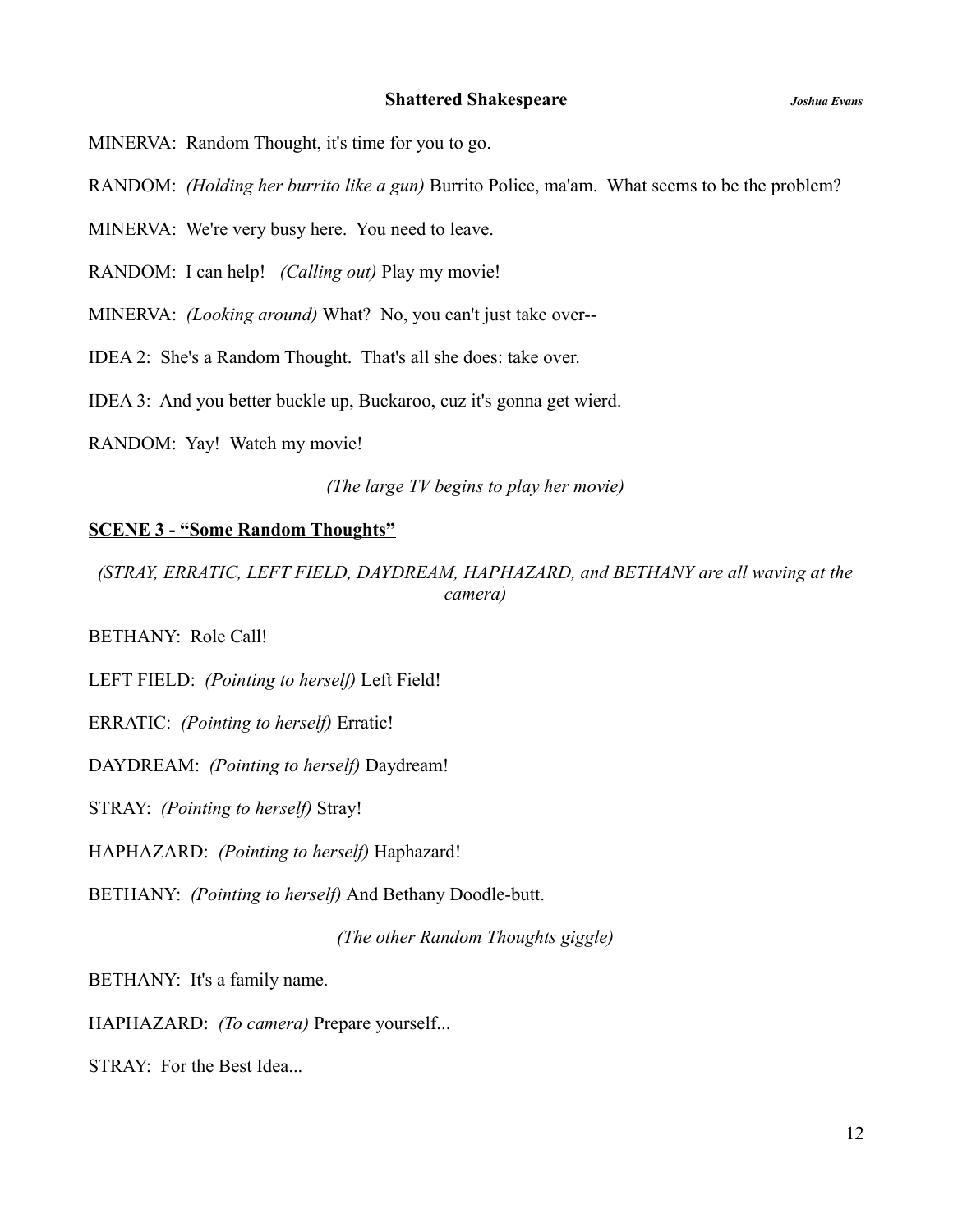DAYDREAM: ...Ever!

HAPHAZARD: A play!

LEFT FIELD: A comedy.

ERRATIC: Or a tragedy?

LEFT FIELD: Oh! Both!

ERRATIC: A comedic tragedy!

LEFT FIELD: *(Scary)* Daaaark Huuuumor...

DAYDREAM: Once upon a time, there was a guy.

STRAY: And a lady! And the guy liked the lady.

DAYDREAM: But the guy was dressed *like* a lady.

STRAY: And the lady was dressed like a guy.

DAYDREAM: Pretty guy!

STRAY: Handsome lady!

HAPHAZARD: Add more Rich People!

BETHANY: This story needs Rich People.

HAPHAZARD: *(Imitating snobby rich people)* Oh! I have so much money...

BETHANY: *(Also imitating snobby rich people)* ...And so much free time.

HAPHAZARD: Isn't Europe wonderful?

BETHANY: We should mess with people's heads!

HAPHAZARD: And--

BETHANY: They--

HAPHAZARD: Did.

BETHANY: *(Mind blowing gesture)* Boom.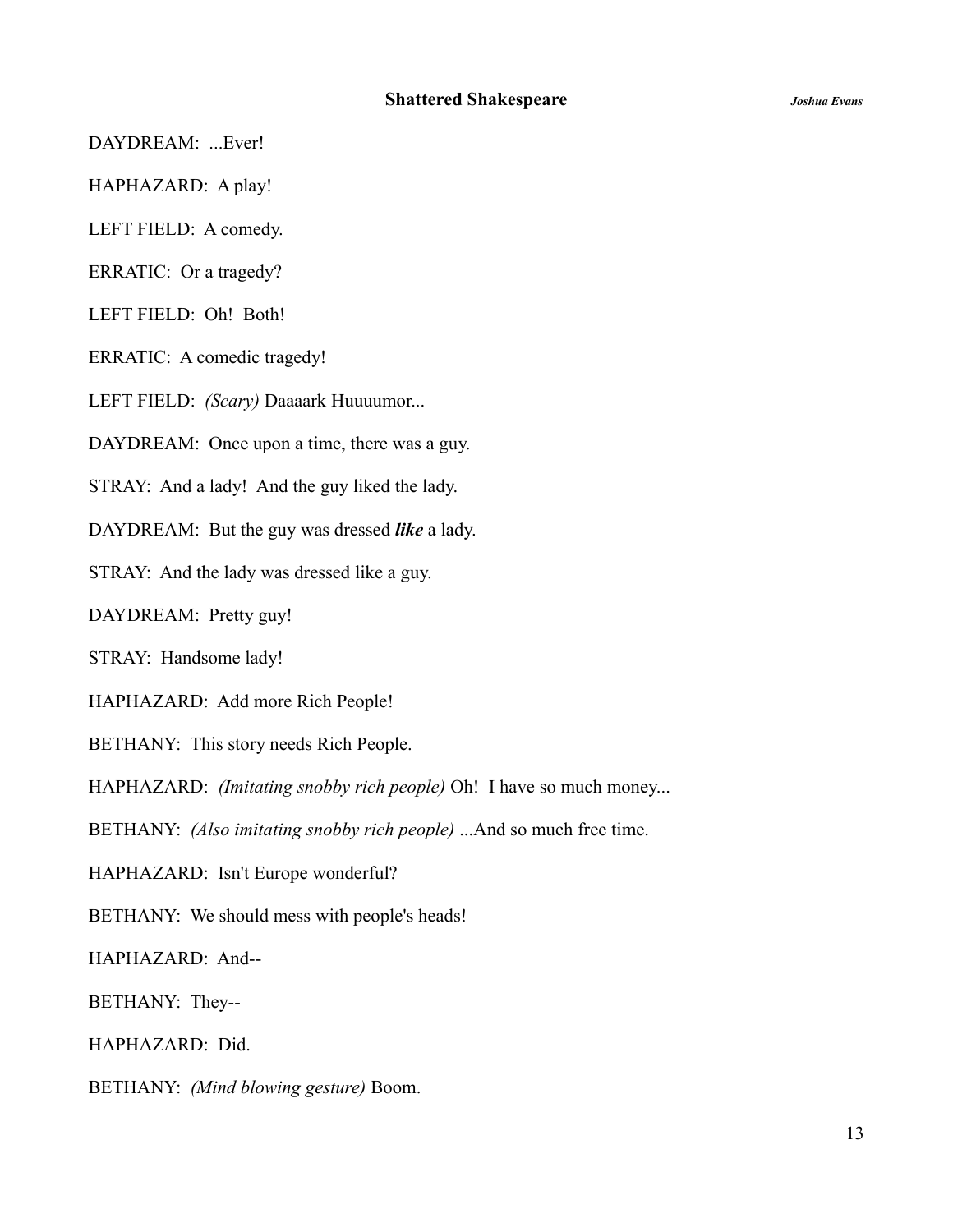LEFT FIELD: Wait... they messed with the guy dressed like a lady?

ERRATIC: Or the lady dressed like a guy?

HAPHAZARD: Um... Yes!

DAYDREAM: Thunderstorm!

STRAY: There was a thunderstorm?

DAYDREAM: There was?

STRAY: Shipwreck!

DAYDREAM: Wait... we're on a ship now?

STRAY: What is happening here?

DAYDREAM: Magic fairies?

STRAY: Brilliant!

*(STRAY & DAYDREAM give two big thumbs up, and a huge grin)*

LEFT FIELD: Watch out! Now there's a sword fight!

ERRATIC: Between two families that hate each other!

LEFT FIELD: And then three witches try to stop the sword fight!

ERRATIC: Why?

LEFT FIELD: Why?

ERRATIC: Yeah, why?

LEFT FIELD: Because we just drank poison together.

ERRATIC: Oh no!

*(They both pretend to choke on poison and die)*

HAPHAZARD: Uh oh, here comes a bear.

BETHANY: A bear?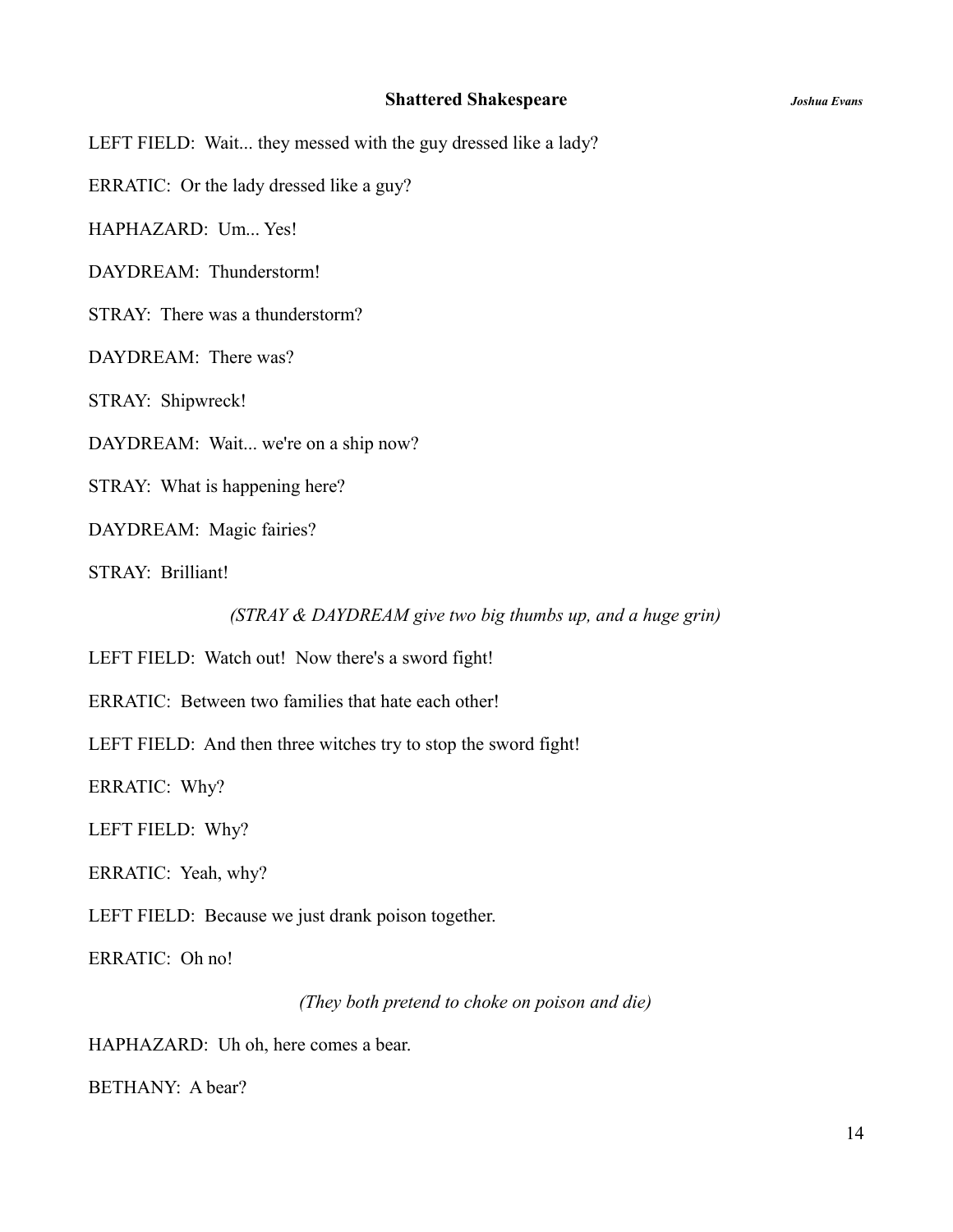HAPHAZARD: A bear!

BETHANY: Our characters must exit!

HAPHAZARD: Exit stage left, *followed* by a bear.

*(BETHANY puts up her two hands, growls like a bear, and stops off, Camera Right)*

LEFT FIELD: Twins over here, twins over there.

ERRATIC: Fairy dust, fairy dust. Now you're a donkey.

DAYDREAM: Oh no! I almost married my sister.

STRAY: The bear is now the King of England.

LEFT FIELD: The end.

ERRATIC: You're welcome.

DAYDREAM: Mic drop.

*(They all exit. The TV is turned off, and we swivel back to MINERVA)*

MINERVA: Why was there a bear?

IDEA 1: That was my favorite part too!

MINERVA: No, seriously, why was there a bear?

IDEA 1: Picture this line: "Exit, pursued by a bear."

MINERVA: That would never work.

IDEA 1: You're absolutely right: I'm a Genius.

MINERVA: Wait... where did your cousin go?

IDEA 1: Beats me. But I'm sure we'll see her tonight.

MINERVA: What happens here at night?

IDEA 1: *(Gets super evil for a moment)* Extreme chaos.

MINERVA: *(Slightly taken aback)* What?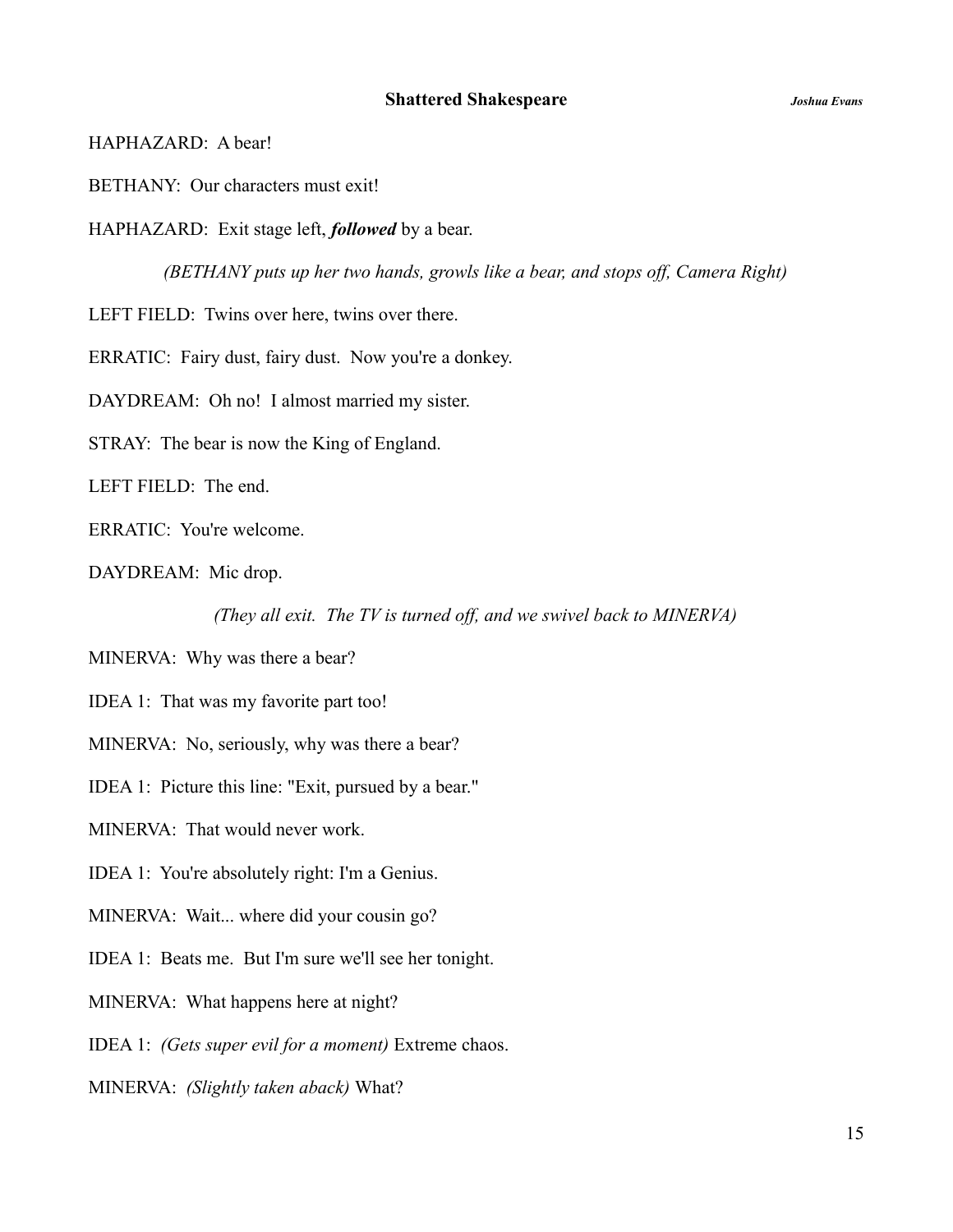IDEA 1: *(Innocent)* What?

MINERVA: What did you just say?

IDEA 1: I dunno.

MINERVA: Did you...

IDEA 1: *(Looking at her thumbs)* Thumbs are weird.

# **SCENE 6 - "Dream Party"**

MINERVA: You Ideas are no help at all!

IDEA 4: We gave you some awesome ideas, Nervous.

MINERVA: My name is not Nervous, it's Minerva. And you didn't suggest anything.

IDEA 4: I'm still thinking, Nervous.

MINERVA: Minerva! Now's your chance to contribute!

IDEA 4: *(Thinks real hard)* I really like that bear idea...

MINERVA: That would never work! And we're running out of time!!!

IDEA 4: Wow, you really need to calm down, Nervous.

# MINERVA: *MINERVA! MY NAME IS MINERVA.*

*(The lights begin to flicker, then return to normal)*

IDEA 2: *(Looking at the lights)* Whoa. When you get angry, you really get angry.

MINERVA: That wasn't me. Shakespeare must be falling asleep. We don't have much time!

IDEA 3: What're we gonna do?!

# *(The lights flicker, and IDEA 3 falls asleep)*

IDEA 4: What happened to her?

MINERVA: We're losing Shakespeare! He's falling asleep, knocking us out one at a time!

IDEA 1: We better come up with an idea then.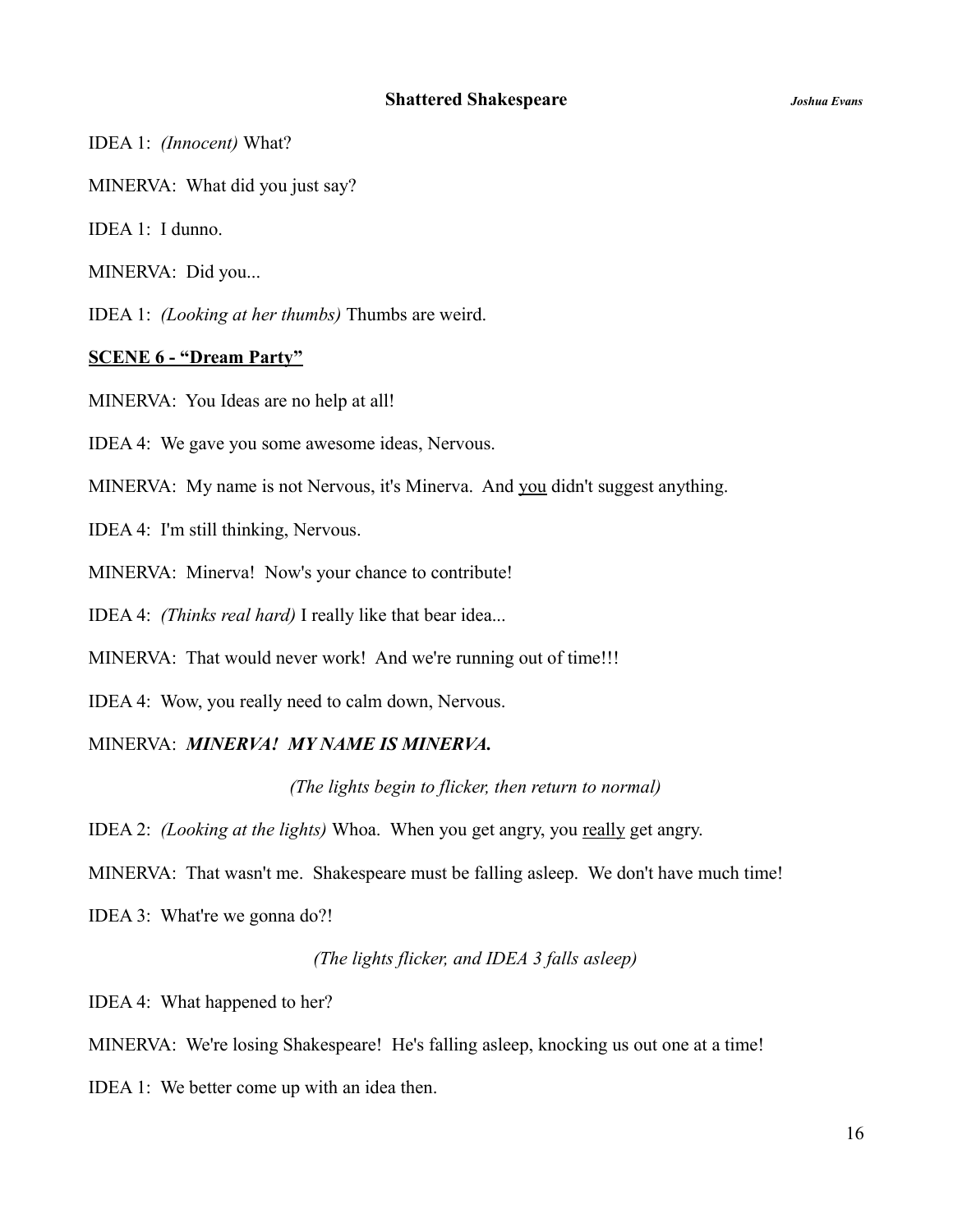MINERVA: *(Clawing her own face off)* That's what I've been saying!

*(The lights flicker again, and IDEA 1 falls asleep)*

IDEA 2: We're running out of time!

MINERVA: *(Points to IDEA 2)* You! *(IDEA 2 points at herself)* What do you think?!

*(The lights flicker, and IDEA 2 falls asleep)*

MINERVA: Aaaaaahhh!!!!! IDEA 4: Aaaaaaahhh!!!

MINERVA: We're next!! What are we gonna do?!!

IDEA 4: Use the bear!

MINERVA: The bear?!

*(The lights flicker. IDEA 4 slowly start to go down)*

IDEA 4: *(Falling asleep)* The bear... from the Random Movie...

MINERVA: Why would a bear chase a character off stage?!

IDEA 4: *(Almost asleep)* ...the bear... it will work...

*(IDEA 4 falls asleep)*

MINERVA: Ah! I gotta get out of here!

*(The lights flicker again. MINERVA begins to find it difficult to walk and talk. She even starts to crawl)*

MINERVA: Must make it... must have Brilliant Idea... must… sleep.

*(MINERVA falls asleep. The lights slowly begin to fade to black. The instant they reach blackout, a mass of color and music hits the stage. Everyone [except MINERVA] jumps up and starts to dance and enjoy the rave party. RANDOM is DJ'ing the party)*

RANDOM: Yeah yeah yeah! Whaddup Ideas?! It's yer gurl, Random!

*(Cheers)*